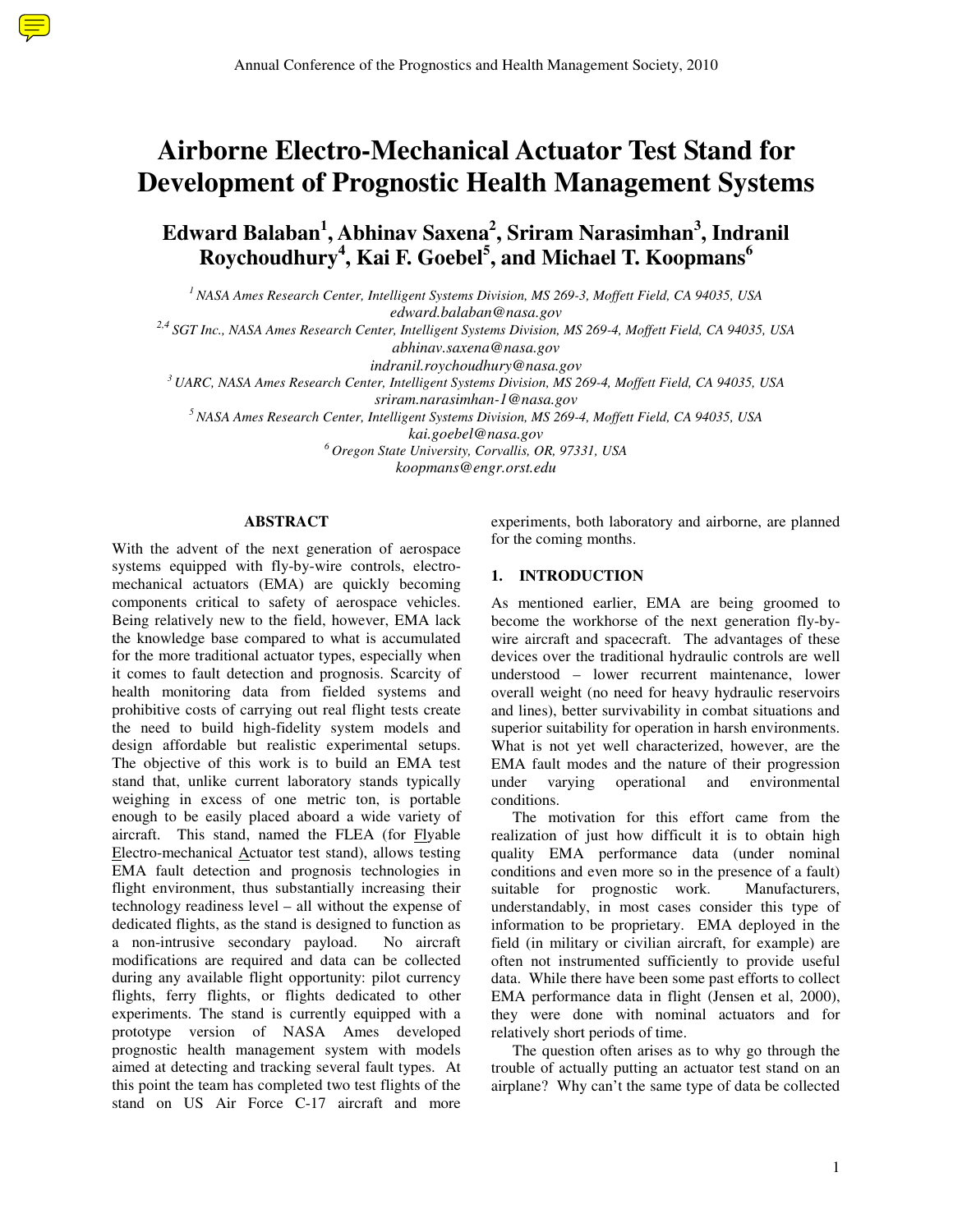solely on the ground, in laboratory conditions? Our reasons for pursuing this path are twofold:

- Some of the environmental conditions, such as background vibration, acoustic noise, and G-loads are difficult to reproduce in the laboratory environment. Without testing the entire system in relevant conditions, one cannot be certain that, for example, a particularly clever feature extracted from accelerometer signals in laboratory environment is going to be as useful in an environment with a high external level of vibration
- With PHM-augmented EMA driving a primary control surface of an aircraft being the ultimate demonstration, the FLEA is a necessary intermediate step needed to demonstrate technology maturity (for instance, the ability to operate in a real-time mode, among other benchmarks). Using an unobtrusive, self-contained system like the FLEA, this can be done in a relatively fast, inexpensive, and safe manner.

 The design and fabrication of the test stand started at California Polytechnic State University under the guidance from the Diagnostic and Prognostic Group of the NASA Ames Research Center. After a fast-paced development effort, resulting in a mechanically and electrically complete system, the stand was transferred to NASA Ames Research Center, where the development of the control, data acquisition, user interface, and data processing software was completed. Other work included expansion of the sensor suite and data acquisition capabilities, hardening of all the systems for flight environment, and developing components necessary for communication with various types of aircraft.

 The remainder of the paper will expand further on the design considerations that guided us in creating the FLEA, describe the hardware and the software components of it in Section 2, discuss the design philosophy of the experiments in Section 3, and go into details of our current health management system in Section 4. Some ideas on future directions of this research will be outlined in Section 5.

#### **2. THE FLEA**

The key idea of this work is to design, build and fly a self-contained, lightweight test fixture containing three actuators: one nominal, one injected with faults, and the third providing dynamic load. The load is switched inflight from the healthy to the faulty test actuator, thus providing the fault injection capability for the test stand without having to modify the actuator in flight. The stand is connected to the aircraft data bus and the motion profiles for the test actuators, as well as the load

applied to them, are derived from the corresponding real-time values for one of the aircraft's control surfaces.

 Some of the main constraints in designing the FLEA were size, weight, and cost. It was desirable to make the stand compact enough to be able to fit into a standard 19-inch equipment rack present on some aircraft. A compact size in general also allows placement aboard a wider variety of aircraft. The same reason motivated the desire to keep the weight of the FLEA to a minimum, so that it can potentially even be flown aboard some of NASA's unmanned aerial vehicles. The cost was minimized by utilizing off-theshelf and in-house built components as much as possible.

 The FLEA is a largely self-contained unit. The only external interfaces required are those for the aircraft data bus and power. Power is provided via 110V AC and 28V DC connectors. The 110V AC line is used to power the processing and data acquisition unit via a 340W power supply and the 28V DC line is used to power the actuators and some of the sensors.



Figure 1. FLEA test stand engineering model

# **2.1 Hardware**

# **Chassis**

The frame is constructed from T-slotted extruded aluminum segments connected with brackets and fasteners. This allows for a relatively quick disassembly for servicing between experiments. The 1 cm thick center plate is attached to the frame and used for mounting the actuators and other components of the stand. Rigidity of the central plate was an important design consideration, therefore analysis was performed that showed only negligible bending under the expected loads. Before a flight, the sides of the chassis (except for the top) are covered with 3 mm thick aluminum plates. These plates serve a dual purpose – as an additional safety measure in case of a crash and to provide EMI protection. The top portion of the stand,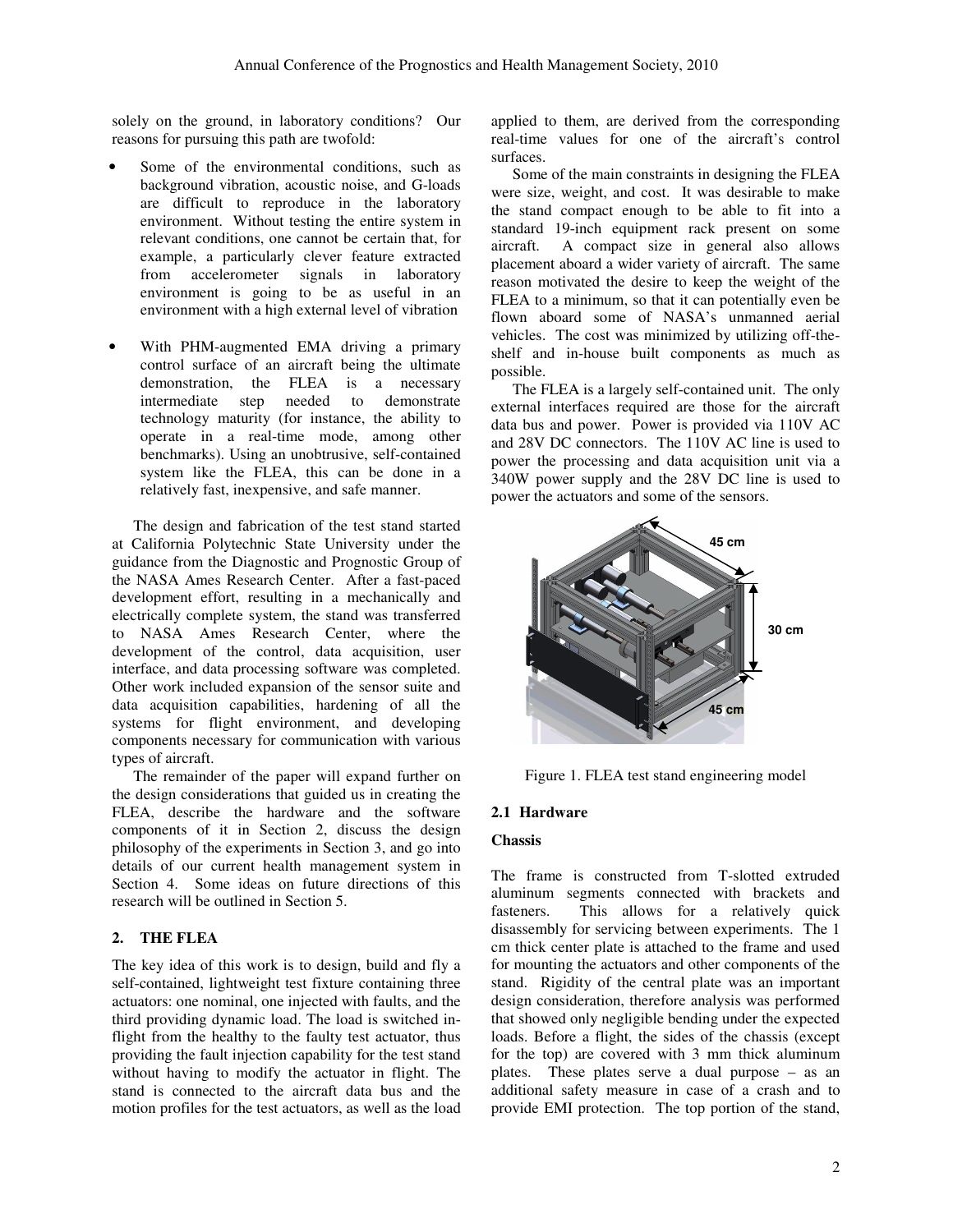where EMI emissions are not of a concern, is protected with a thick panel of high-strength Lexan™, which allows the operator to visually observe the test in progress. Structural analysis demonstrated that no internal components would be able to pierce either the aluminum or the Lexan panels during a crash up to 20g in deceleration. EMI protection provided by the shielding satisfies MIL-STD-461.



Figure 2. FLEA aboard an aircraft with protective panels mounted

 The overall weight of the FLEA, with all the components mounted, is approximately 35 kg. The stand is typically mounted either in the aforementioned instrumentation rack or strapped/bolted to the floor of the fuselage.

#### **Processing Unit**

The processing unit, running the operating system, data acquisition, control, and health management software, is based on an off-the-shelf Pentium 4 3.2GHz ATX form-factor motherboard. A standard set of input/output ports is supported (RJ-45, USB, PCI, ePCI, and RS-232). In the future, this unit may be replaced with a compact PC/104 form-factor system.

 Storage is provided by two solid-state drives. A smaller, 32 GB one is used for the software, while a larger, 128GB one, is dedicated for data storage. Solidstate drives were chosen over traditional hard drives for their ability to operate at high altitudes without the need for pressurization.

## **Sensor Suite and Data Acquisition System**

The data acquisition system consists of two NI 6259 cards and supports a comprehensive sensor suite, described in Table 1.

| <b>Sensor</b>  | Qty            | <b>Type</b>        | <b>Location</b> |
|----------------|----------------|--------------------|-----------------|
| Load cell      | 1              | Omega              | Between         |
|                |                | LC703-75           | the load        |
|                |                |                    | actuator        |
|                |                |                    | and the         |
|                |                |                    | test            |
|                |                |                    | actuator        |
| Accelerometer  | $\overline{c}$ | Endevco            | On the nut      |
|                |                | 7253C              | of the ball     |
|                |                |                    | screw           |
| Thermocouple   | 4              | T type             | On the          |
|                |                |                    | ball screw      |
|                |                |                    | nut and         |
|                |                |                    | motor           |
|                |                |                    | housing         |
| Rotary         | 2              | <b>UltraMotion</b> | On the test     |
| encoder        |                | <b>E5DIFF</b>      | actuator        |
|                |                | optical            | motors          |
|                |                | encoder with       |                 |
|                |                | differential       |                 |
|                |                | output             |                 |
| Linear         | 1              | <b>UltraMotion</b> | Along the       |
| potentiometer  |                | precision          | load            |
|                |                | linear             | actuator        |
|                |                | potentiometer      | screw           |
| Voltage        |                |                    | Motor           |
| Sensor         | 3              | Custom             | controller      |
|                |                |                    | boards          |
|                |                |                    | Motor           |
| Current sensor | 3              | Custom             | Controller      |
|                |                |                    | <b>Boards</b>   |

 The accelerometers are connected through custom fabricated conditioner boards that supply them with excitation voltage and remove the DC portion of the return signal. The voltage and current sensors are implemented via voltage dividers on the motor controller boards.

#### **Control System**

The test actuators are controlled via a Polulu VNH3SP30 controller. The load actuator is driven via a custom controller created at CalPoly.

| Table 1. FLEA Sensor Suite |  |
|----------------------------|--|
|----------------------------|--|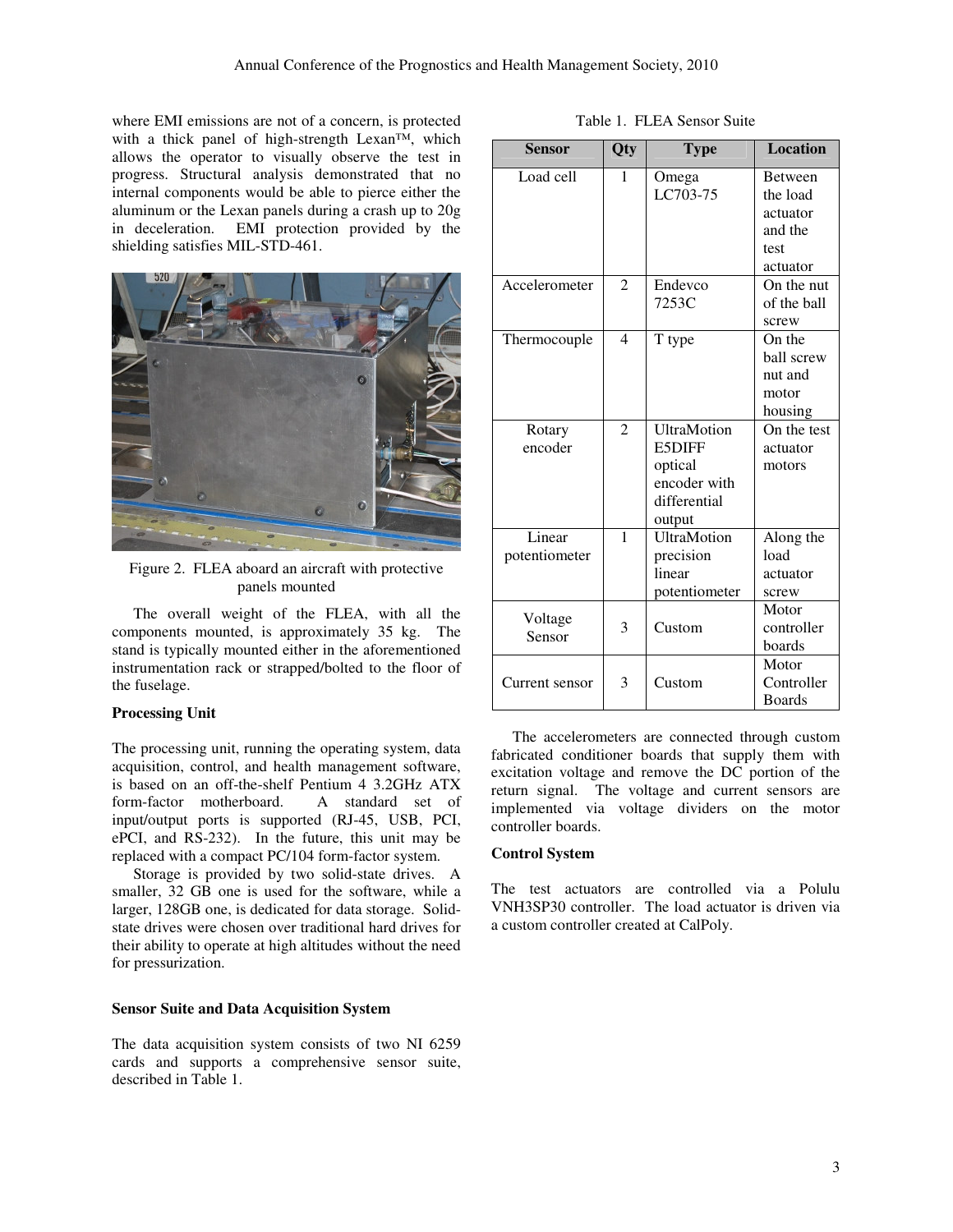

Figure 3. FLEA actuator coupling system

 Coupling of test actuators to the load actuator is accomplished via electro-magnets (shown on Figure 3), with coupling commands coming through the NI 6259 cards. Only one test actuator at a time is normally coupled to the load actuator.

# **Test Actuators**

The test articles used in the FLEA at present are UltraMotion Bug actuators. While architecturally equivalent to the larger (and considerably more expensive flight qualified EMAs), these 'off the shelf' units allow the team to conduct run-to-failure experiments in a cost-effective manner. Their highlevel specifications are presented in Table 2.

|  |  |  | Table 2. UltraMotion Bug Actuator Specifications |
|--|--|--|--------------------------------------------------|
|--|--|--|--------------------------------------------------|

| <b>Mechanism type</b>       | Ballscrew with a DC<br>electric motor       |
|-----------------------------|---------------------------------------------|
| Screw thread pitch          | $0.125$ in/rev                              |
| <b>Efficiency</b>           | 98%                                         |
| <b>Dynamic load</b>         | $5000$ lb*in/sec<br>$(100\%$<br>duty cycle) |
| Motor stall torque          | $41.3 \text{ oz/in}$                        |
| Motor no-load speed         | $102.5$ rev/sec                             |
| <b>Motor stall current:</b> | 8.11 amps                                   |
| Motor no-load current:      | $0.16 \text{ amps}$                         |



Figure 4. UltraMotion Bug actuator

## **2.2 System Software**

The system software consists of an actuator control system, data acquisition system, flight interface system, a diagnostic system and a prognostic system. All of these are implemented in LabVIEW™ on a Windows XP operating system. However the underlying algorithms for the diagnoser and prognoser are implemented in MATLAB™. The LabVIEW code has been implemented in modular fashion with modules for different functions and data sharing through synchronization structures like queues. The overall control architecture is illustrated on the following figure:



Figure 5. FLEA control architecture

The details of each of these subsystems follow next.

# **Actuator Control System**

As described in the previous section, the actuator motors are controlled by a microcontroller board. This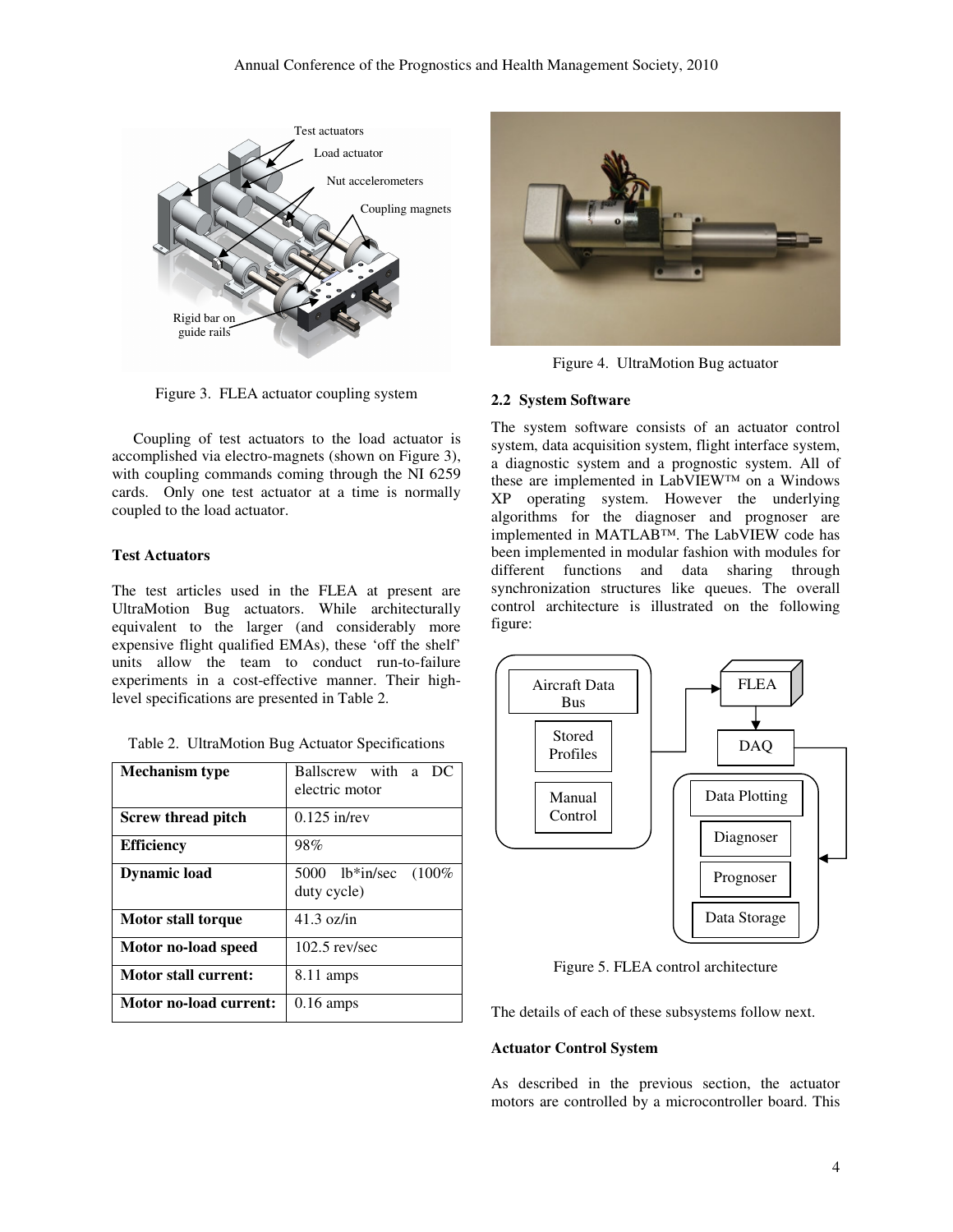microcontroller is responsible for controlling the duty cycle of each actuator motor driver and returning their position. The microcontroller is controlled using serial communication over USB. LabVIEW VI's are used to send serial commands to control all three actuators as well as acquire the positions of each actuator.

 One of the more typical operation for a test actuator is to control it to a specific position. Hence we implemented LabVIEW code which implements a PID controller that uses a position set point and feedback from the position sensor to maintain the position of the test actuator. The load actuator (as the name suggests) is intended to maintain a desired load profile and hence we implemented a PID controller that uses a load set point and feedback from the load cell.

 Since the two test actuators are currently meant to be used one at a time, the actuator control also implements code to activate the electro-magnets, couple the actuators, re-couple the actuators (if they get de-coupled) and switch actuators when an experiment needs to be switched to other test actuator. The front panel for the actuator control system that provides the entire range of control actions is illustrated in Figure 6. Examples of display windows, available with the manual control interface (as well as with other types of interfaces described further in the paper) are shown on Figure 7.

|                  |                                 |                     | ManualInterface.vi      |         |                 |                            |                            |                              | $\vert x \vert$                                 |
|------------------|---------------------------------|---------------------|-------------------------|---------|-----------------|----------------------------|----------------------------|------------------------------|-------------------------------------------------|
| Eile             | Edit                            | View                | Project                 | Operate | Tools           | Window                     | Help                       |                              | Manuel<br>Control                               |
|                  | ⊪,                              |                     |                         |         |                 |                            |                            |                              | ?                                               |
|                  |                                 |                     |                         |         |                 |                            | <b>EXIT VI</b>             |                              |                                                 |
|                  |                                 |                     |                         |         |                 |                            | Load Actuator Control Mode |                              |                                                 |
|                  |                                 |                     | Actuator X Control Mode |         | Load            |                            |                            | Actuator Y Control Mode      |                                                 |
|                  | Duty Cycle                      |                     | Position                |         | Duty Cycle      |                            | Position                   | Duty Cycle                   | Position                                        |
| ۱o               |                                 |                     |                         |         | ۱o              |                            |                            | In                           |                                                 |
| $1 - 1$<br>$-25$ | $\mathbf{r}=\mathbf{r}$<br>- 11 | $\blacksquare$<br>n | 25                      |         | $-25$           | 10000100<br>$\overline{0}$ | 25                         | 1000000<br>$-25$<br>$\Omega$ | $\mathbf{1}=\mathbf{1}$ .<br>$\mathbf{1}$<br>25 |
|                  |                                 |                     | Engage Magnet X         |         |                 | Stop All Actuators         | Go to Initial Position     | Engage Magnet Y              |                                                 |
|                  |                                 |                     | Run DAQ?                |         | Switch Actuator |                            | Decouple Magnets           | Write High<br>Speed Data?    | Write Low<br>Speed Data?                        |
| Status           |                                 |                     |                         |         |                 |                            |                            |                              |                                                 |
|                  |                                 |                     | Waiting for user input  |         |                 |                            |                            |                              |                                                 |

Figure 6. Manual control interface

#### **Data Acquisition System**

The data acquisition is performed via 2 National Instruments 6259 cards. This allows for acquiring a data from some of the sensors at low speed and others, like accelerometer channels, at high speed. The data acquisition is controlled by 2 LabVIEW DAQ tasks, one for low speed and one for high speed sensors. The low speed data is acquired at 1 KHz sampling rate and the high speed data is acquired at 20 KHz sampling rate. Both tasks are run continuously in a while loop gathering 100 milliseconds of data on each run.



Figure 7. Data display windows

 Since the actuator positions can only be obtained through calls to the microcontroller, the DAQ software also includes code to read actuator positions once every 100 milliseconds to be synchronized with rest of the data acquisition. In addition we also record other information like PID controller outputs and desired position and load profiles for the purposes of analysis.

 The acquired data is used for a variety of purposes including plotting for visual inspection, saving to file for future analysis, sending to diagnoser and prognoser for online reasoning. In order to achieve the above in an efficient manner, a producer-consumer architecture is implemented using a LabVIEW feature called "notifier". Every time a 100 milliseconds' worth of data have been acquired, it is published by sending a notification. Other modules needing this data can wait for this notification (which comes with attached data) and then wake up when the notification arrives and process the data as needed. The plotting and saving to file modules just do that respectively. The diagnoser and prognoser modules save the data in a queue which then is passed on to the MATLAB code when needed.

#### **Diagnoser**

The diagnoser is responsible for monitoring the sensor data and determines if any faults are present in the system. The details of the diagnostic algorithm, which is implemented in MATLAB, are described in Section 4. The LabVIEW interface is designed to send the acquired data to the diagnoser and print the diagnostic result received from the diagnoser. The interface to the diagnoser/prognoser is illustrated in Figure 8.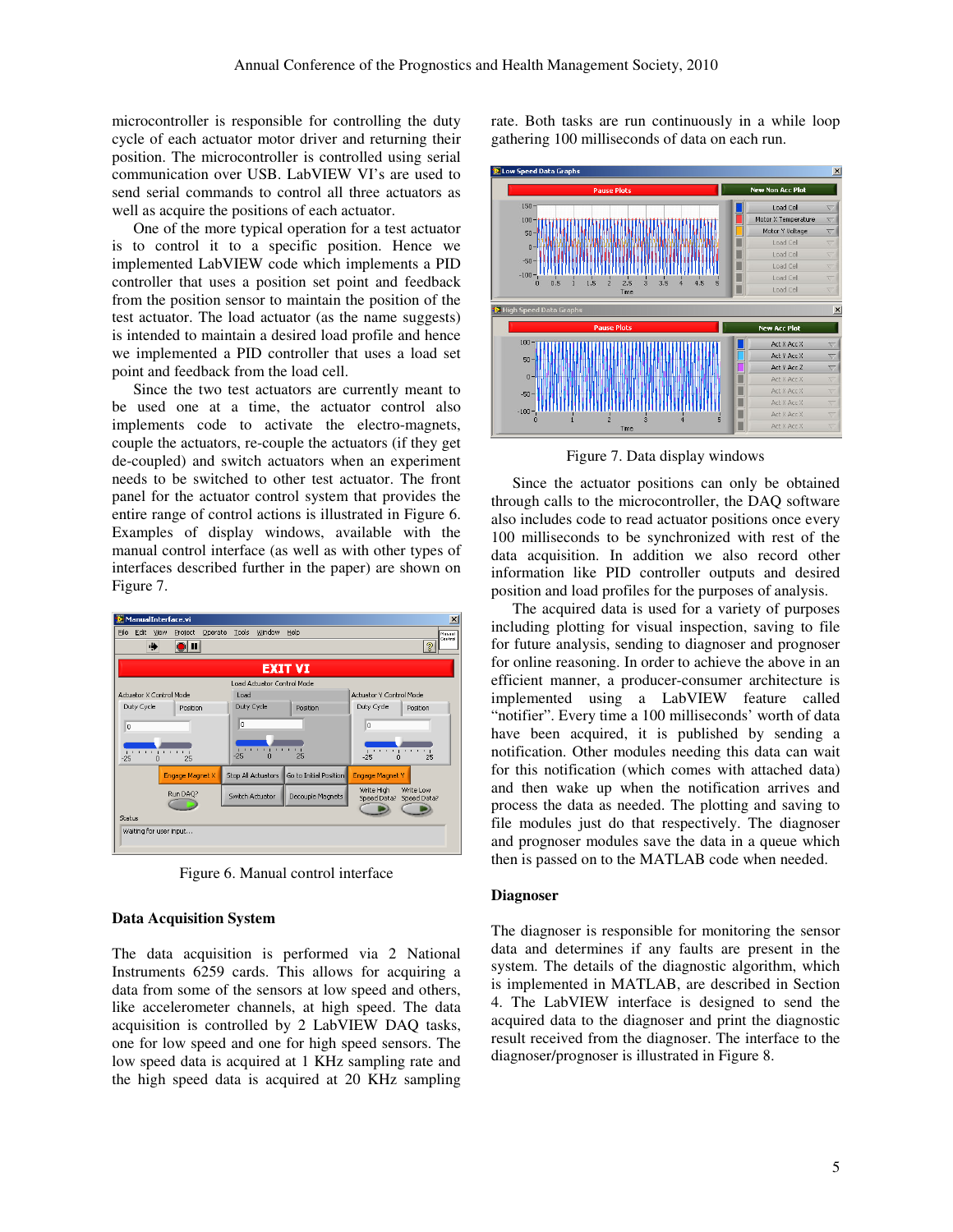

Figure 8. FLEA reasoner (diagnoser or prognoser) data pathway

 Matlab Script nodes are used to interact with the MATLAB code. First we use an initialize function to setup the diagnoser. Then we wait for the acquired data using a wait for notification module. When data is available, it is sent to the diagnoser which performs the reasoning and returns information indicating if a fault has been detected and if so which fault is likely to have occurred. The software goes back to waiting for more data and each time data is available the process is repeated. Since the diagnoser is running in real time, there is no need to queue up the data to be processed sequentially.

#### **Prognoser**

After the diagnoser has determined that a fault has occurred in the system, the prognoser is responsible for monitoring the sensor data and determining how the fault is progressing and how much useful life of the system is remaining. The details of the prognostic algorithm (which, like the diagnoser, is also implemented in MATLAB) are described later in Section 4. The LabVIEW interface is designed to send the acquired data to the prognoser and display the remaining useful life estimates received from the prognoser. The interface to the prognoser is also illustrated in Figure 8.

 The prognostic algorithm is based on extracting features on a time-window of data points and estimating how these features are changing over time and determining when these features would reach the point where the system can be considered to have reached a failed state. In order to support this, the LabVIEW interface queues the acquired data and packages them into chunks to be sent to the prognoser.

#### **Flight Interfaces**

The FLEA is expected to be flown on different kinds of aircraft including the C17 aircraft and the UH60 helicopter. Data from the operation of certain actuators on those aircraft would be fed to the FLEA control system which would exercise the FLEA in a scaled manner. In order to achieve this we have created interfaces that would allow data to be streamed from

the C-17 aircraft as well as the UH-60 helicopter. Similar interfaces will be designed if the FLEA gets an opportunity to fly on other aircraft.

 The C-17 flight interface uses a UDP packet parser to get data from the data bus and then uses specific set of conversion equations (depending on the type of C-17 actuator being mimicked ) to convert the data into position and load information for the test and load actuators respectively. The UH-60 interface reads data from a serial port and parses it based on the pre-defined UH-60 data format, then also computes the load and position information from it.

#### **File Profile Interface**

In order to test the FLEA under different experiment conditions we have created the file profile interface which allows the creation and execution of specific position (for test actuator) and load (for load actuator) profiles, as well as switching times. These profiles can be run on the FLEA and data can be collected to create, verify and test diagnostic and prognostic algorithms.

 The file profile interface consists of a profile creator/editor, a single profile runner and a batch profile runner. The profile creator and editor allow specification of different position and load profiles as well as times for actuator switch. The profile runner uses information in the profile to exercise the FLEA and the batch profile runner runs a set of profiles separated by a predefined wait time between profiles.

# **3. DESIGN OF EXPERIMENTS**

The experiments are designed in such a way as to have a longer laboratory period of test article aging and fault progression monitoring followed by data collection on the same article in flight. This allows us not only to ensure a sufficient number of data points for the purposes of the prognostic system, but also to observe both the aging process and the performance of our algorithms in contrasting environmental conditions. The faults currently injected into our test actuators are described in the following section.

### **3.1 Injected Faults**

#### **Jam**

Jam is injected by modifying the return channel of the ball screw mechanism with a set screw that can be advanced into it, thus creating partial or complete blockage of the channel. This prevents balls from circulating and rotating properly, 'converting' the ball screw from a highly efficient rolling friction mechanism to something closer to a regular lead screw with a lower efficiency sliding friction. The jam cannot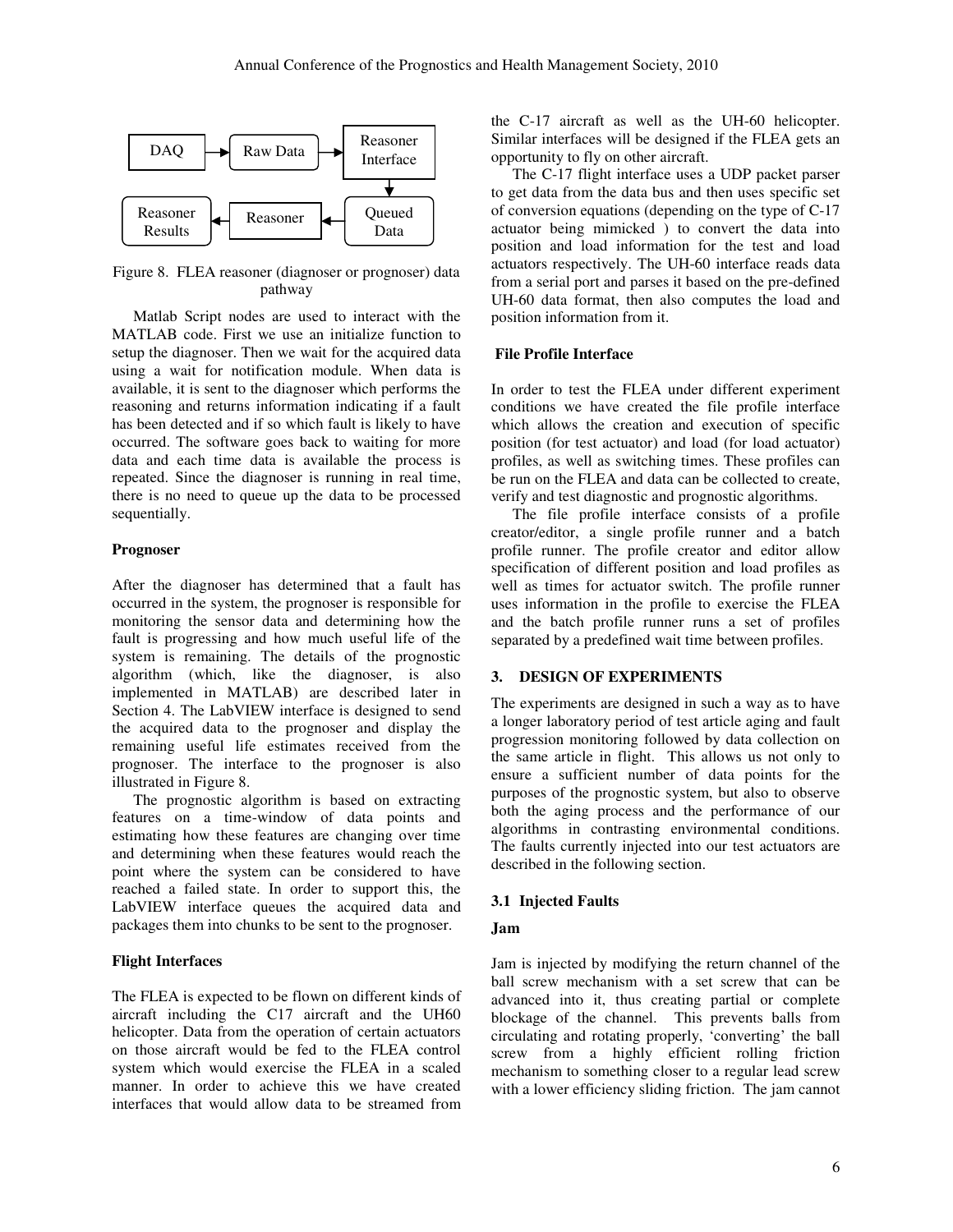be injected while the actuator is in motion, but is otherwise easy to initiate.

## **Spalls**

The term spall refers to development of indentations in metal surfaces at high stress contact points. A severe case of a spall may result in metal flakes separating from the surface, creating potentially dangerous debris. In the case of a ball screw, where the contact surfaces of the nut and the screw (as well as the balls) may be subject to spalling, one of the consequences may be increased vibration, which can lead to damage of other actuator components. The likelihood of an EMA developing a spall in one of its components over its lifetime is not insignificant.

 In the first set of experiments spalls were injected by machining a small "seed" imperfection onto the surface of the screw. In subsequent experiments the team may switch to using an electro-static discharge injection method. Figure 9 illustrates the locations on the screw where spalls were initiated. In order to evaluate how the size of the initial spall affects the nature of its growth, cuts of three different widths are introduced  $-0.3$ , 0.4, and 0.5 mm (with the diameter of the bearing balls being roughly 1 mm). The depth of all cuts is kept constant at 0.3 mm. The cuts are made along the wall of the thread, extending from the top of it to the bottom of the curvature. The cuts are alternated between the left and the right sides of the thread, to ensure that fault progression in half of the fault locations occurs during either direction of motion.



Figure 9. Spall injection

 At this point of the project the data sets collected for nominal, jammed, and spalled actuators are primarily used in tuning the sensor suite and aid in designing diagnostic and prognostic features. They are also invaluable in planning for the next phase of extended duration experiments.

# **3.2 Data Collection**

As briefly mentioned earlier, the data is collected in two sets of files – one for low speed measurements (current, load, voltage, position, and temperature) and another for high speed accelerometer data. The files and the data within them are time-stamped and allow for an accurate correlation with the flight log after the airborne portion of the experiment. In addition to the "follow" mode data collection, when the FLEA mimics movements and loads of an aircraft actuator, predefined profiles with set load levels and sinusoidal, triangular, or trapezoidal position trajectories are also executed both in laboratory and flight environments. This is done in order to more precisely isolate and characterize the influence of environmental conditions.

#### **4. HEALTH MANAGEMENT SYSTEM DEVELOPMENT**

The health management system being developed consists of two essential parts – the diagnostic system, tasked with detecting and identifying fault modes, and the prognostic system, that, once a fault or faults are detected, tracks their progression and provides estimates of the remaining useful life (RUL). Both of the components described below are at present considered to be proof-of-concept algorithms and more advanced versions, possibly based on different principles, are expected to be developed in the future.

# **4.1 The Diagnostic System**

Diagnostic approaches can be broadly divided into two types: *model-based* and *data-driven* (Gertler, 1998). Model-based schemes rely on a system model built from *a priori* knowledge about the system, while datadriven schemes do not require such models. But instead require large sets of exemplar failure data, which is often not available. Some of the sensors available in the FLEA, such as current and voltage sensor outputs can be modeled using physics-based differential equations, and can be used for model-based observer-based diagnosis of faults in FLEA. The modeling of accelerometers, however, is non-trivial, and hence, a data-driven, feature-based diagnosis approach would be better-suited to leverage accelerometer information for disambiguating faults. The FLEA diagnostic system synergistically combines the model-based and datadriven diagnosis techniques in order to improve upon the either approach implemented individually.

 The TRANSCEND diagnosis approach (Mosterman and Biswas, 1999) is implemented as the model-based part of our diagnosis system. Figure 10 illustrates the TRANSCEND diagnosis architecture. The *observer*, implemented as a particle filter (Arulampalam, et. al., 2002), tracks the system dynamics and estimates the unobservable system states based on the input, the control signals, and sensor measurements. In our approach, the quantitative model needed by the observer is a system of first order differential statespace equations systematically derived from the system bond model (Karnopp, et. al., 2000). Bond graphs are domain-independent, lumped-parameter models that capture energy exchange mechanisms in physical processes. The nodes of a bond graph represent energy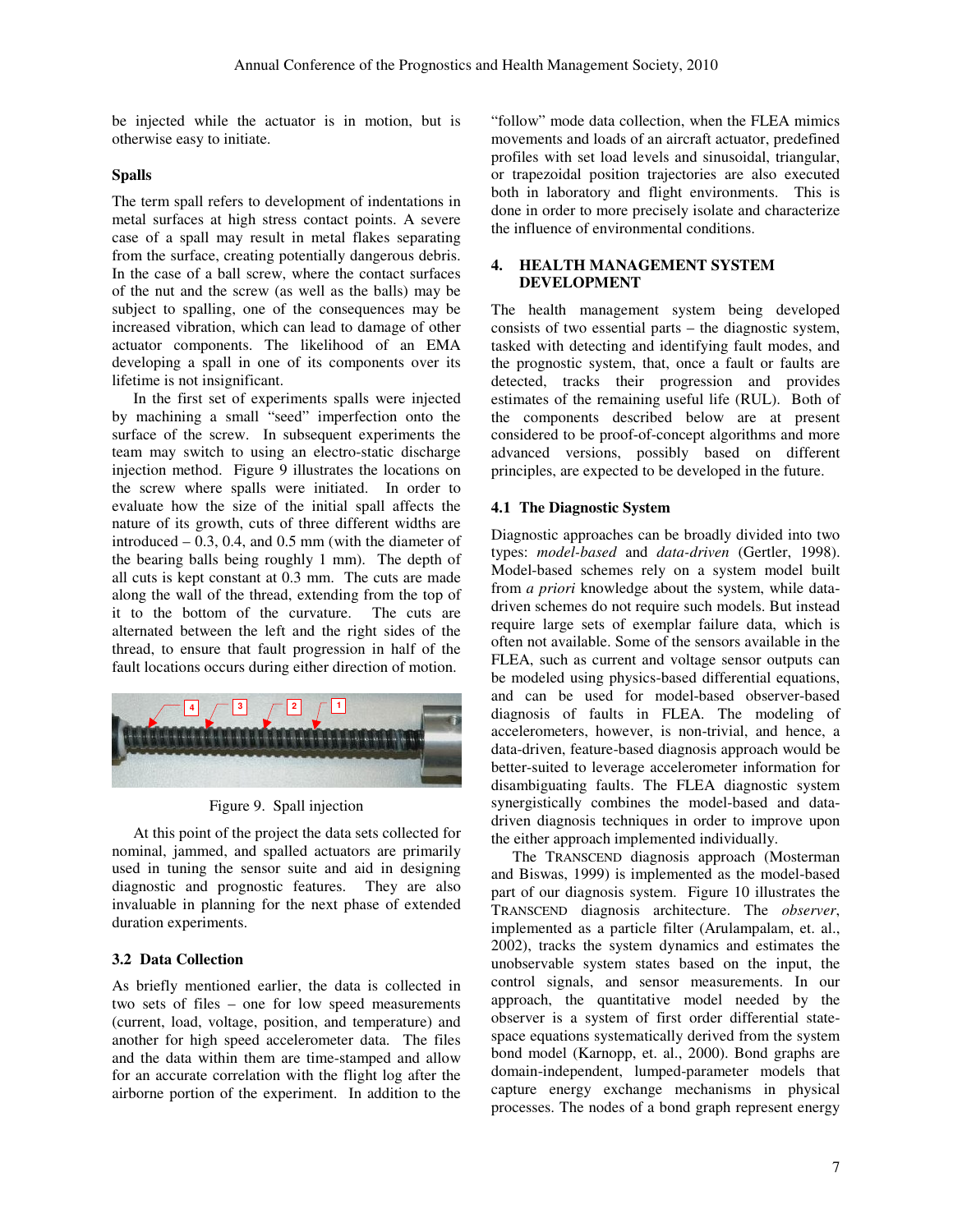storage, dissipation, transformation, and input-output elements, as well as two connection elements or junctions: 0- and 1-junctions (which represent parallel and series connections in the electrical domain). The connecting edges, or *bonds*, define energy pathways between elements.



Figure 10. TRANSCEND diagnostic architecture

 For *fault detection*, we use a statistical Z-test (Mosterman and Biswas, 1999) on each sensor output to determine whether the deviation of a sensor output from its nominal expected value is statistically significant, taking into account sensor noise and other uncertainties. Once a significant deviation is detected in any one measurement, the *symbol generation* module is initiated, and *every* measurement residual, *r*(*t*) =  $y(t) - \hat{y}(t)$ , where *y*(*t*) is the observed measurement, and  $\hat{y}(t)$  is the measurement estimate calculated based on the state estimates obtained from the observer, is converted into qualitative  $+, \,$ , and 0 symbols, based on whether or not the observed measurement is above, below, or at its expected nominal value, respectively.

 Once a fault is detected, the *qualitative fault isolation* module determines the *fault hypotheses,* i.e., all possible system parameters and their direction of change that could explain the observed measurement deviation from nominal. To generate the fault hypotheses, we use a qualitative diagnostic model called the *Temporal Causal Graph* (TCG) (Mosterman and Biswas, 1999), which is essentially a signal flow graph, whose nodes represent system variables, edges denote causality information, and edge-labels denote how one variable affects another, both immediately, or over time. Fault hypotheses are generated by propagating the first observed deviation backwards through the TCG.

 Once identified, for each fault hypothesis, the direction of change is propagated forward along the TCG to generate *fault signatures*, i.e., an ordered set of two symbols, one for magnitude, and the other for slope, which represent how each measurement residual would deviate if that fault was the only fault in the system (in this work, we restrict our discussion to single faults). Once the fault signatures are generated, qualitative diagnosis involves comparing an observed deviation with the expected fault signatures of each fault for that measurement, and removing any fault

hypothesis that does not explain the observed deviation from consideration, thereby refining the fault hypotheses set. Ideally, we would like the qualitative scheme to reduce the fault hypotheses set to a singleton set. But this is not always possible in real world engineering systems. For example, in the FLEA, the spall and jam faults have similar effects on all nonaccelerometer sensors. Hence, qualitative model-based approach alone is not sufficient. In our approach, we combine this with a data-driven approach to further disambiguate faults, and obtain better diagnosis results.

 For the data-driven scheme, we first determine the features of interest computed from the accelerometer data. In this work, we consider the standard deviation of readings from different accelerometers as our feature set. Then, for each fault in our pre-defined fault set, in consultation with domain experts, we determined how the feature will be affected. Note that for the purpose of this system, a single symbol determining whether or not the feature increases or decreases from nominal is sufficient to compute fault signatures for accelerometer features. Hence, a fault signature for the data-driven scheme constitutes a single symbol, as opposed to the two symbol fault signature in the model-based diagnosis approach.

 Once the fault signature of each fault for each feature is determined, every time the qualitative diagnosis scheme refines its fault hypotheses set, based on the remaining fault hypotheses, we generate a treedata-structure that gives the sequence of features to compute in order to disambiguate the maximum number of fault hypotheses the fastest.

 The model-based and data-driven diagnosers run in parallel. If the qualitative diagnoser refines its fault hypotheses, so does the data-driven approach, and vice versa. Note that the fault signatures for features derived from expert knowledge are used for generating the next best sequence of features needed for disambiguating faults, as explained above. For refining the fault hypotheses, a standard artificial neural-network-based scheme (Sorsa & Koivo, 1998) can be used based on features. By combining model-based and data-driven schemes, we do not need to generate features that would otherwise not be the best choice for disambiguating the maximum number of faults. Also, this approach is superior to a model-based-only approach since spall and jam faults, among others, cannot be disambiguated based on non-accelerometer sensors alone.

### **4.2 The Prognostic System**

A data-driven Gaussian Process Regression (GPR) based algorithm was chosen for the initial implementation of the prognostic system. This choice was primarily governed by two factors. First, a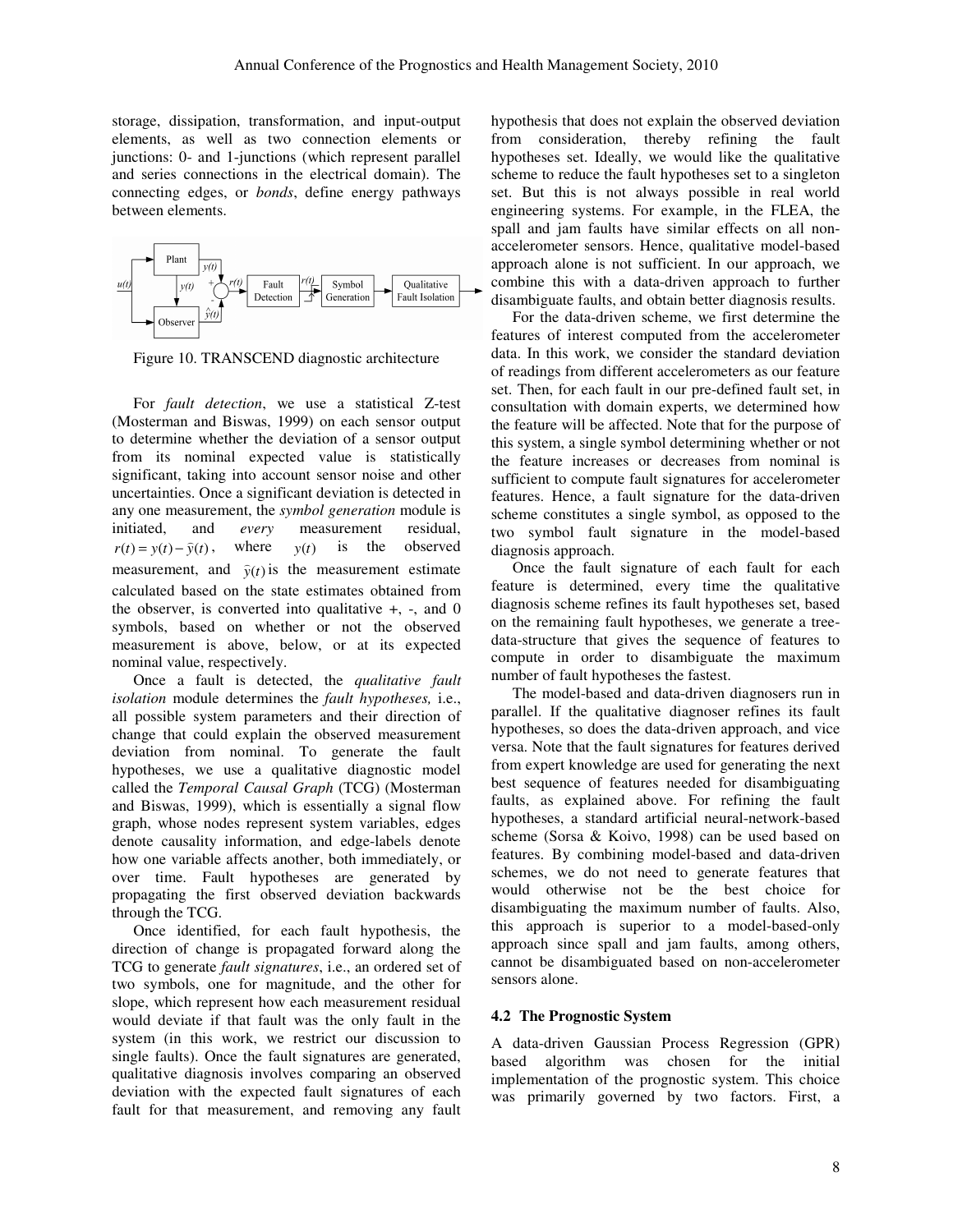computationally inexpensive algorithm was preferred for the initial flight phase while the entire system is being tuned for performance in a real-time environment. Second, GPR does not require explicit fault propagation models but only a heuristic rule regarding fault growth expectation. The observed data is then used to extrapolate the trend.

 A Gaussian Process (GP) is a collection of random variables any finite number of which has a joint Gaussian distribution. A real GP  $f(x)$  is fully specified by its mean function  $m(x)$  and co-variance function  $k(x,x)$  defined as:

$$
m(x) = E[f(x)],\tag{1}
$$

$$
k(x, x') = E[(f(x) - m(x))(f(x') - m(x'))]
$$
 (2)

$$
f(x) \sim GP\big(m(x), k(x, x')\big) \tag{3}
$$

The index set  $X \in \mathcal{R}$  is the set of possible inputs, which need not necessarily be a time vector. Given prior information about the GP and a set of training points  $\{(x_i, f_i) | i = 1, ..., n\}$ , the posterior distribution over functions is derived by imposing a restriction on a prior joint distribution to contain only those functions that agree with the observed data points (Rasmussen and Williams, 2006). These functions can be assumed to be noisy since in real world situations we only have access to noisy observations rather than exact function values (i.e.  $y_i = f(x) + \varepsilon$ , where  $\varepsilon$  is additive IID  $N(\theta, \sigma_n^2)$ ). Once we have a posterior distribution, it can be used to assess predictive values for the test data points. The following equations describe the predictive distribution for GPR (Williams and Rasmussen, 1996):

*Prior* 

$$
\begin{bmatrix} y \\ f_{test} \end{bmatrix} \sim N \left( 0, \begin{bmatrix} K(X,X) + \sigma_n^2 & K(X,X_{test}) \\ K(X_{test},X) & K(X_{test},X_{test}) \end{bmatrix} \right) \tag{4}
$$

#### *Posterior*

$$
f_{test} \mid X, y, X_{test} \sim N(\bar{f}_{test}, cov(f_{test}))
$$
\n<sup>(5)</sup>

where

$$
f_{test} = E[f_{test} | X, y, X_{test}] = K(X, X_{test}) [K(X, X) + \sigma_n^2 I]^{-1} y,
$$
  
\n
$$
cov(f_{test}) = K(X_{test}, X_{test}) - [K(X_{test}, X) + \sigma_n^2 I]^{-1} K(X, X_{test}).
$$

 A crucial ingredient in a Gaussian process predictor is the covariance function,  $K(X, X)$ , that encodes the assumptions about the functions to be learnt by defining the relationship between data points. GPR requires prior knowledge about the form of covariance function, which must be derived from the context (if

possible). Furthermore, covariance functions consist of various hyper-parameters that define their properties. Setting the right values of such hyper-parameters is yet another challenge in learning the desired functions. Although the choice of a covariance function must be specified by the user, corresponding hyper-parameters can be learned from the training data using a gradientbased optimizer - such as maximizing the marginal likelihood of the observed data with respect to hyperparameters (Mardia and Marshall, 1984).

 Now that the fundamentals of GPR are outlined, we can turn to describing the methodology we followed for the initial phase of FLEA tests. The tests are expected to serve a dual role for our overall research. First, they will facilitate demonstration of an integrated diagnostic and prognostic system in a real-time environment. Second, the tests will result in data collected in flight operating environment that will be extremely valuable in developing algorithms robust against environmental noise. However, these two disparate goals impose nonoverlapping requirements on our data-collection methodology, which is described in the following paragraphs.

 It is expected that once the diagnostic system confirms the onset of a fault mode, the prognostic system is immediately triggered. Data collected henceforth are processed in real-time by computing relevant features. These features are then fed to the GPR algorithm for a certain period to train the algorithm parameters. The longer is the training period, the better are the chances for the algorithm to learn the true fault growth characteristics. However, a balance must be struck between the length of the training period and the risk of missing out on a sufficient prediction horizon. After the training is complete, the algorithm starts predicting trajectories of fault growth. Based on pre-specified failure threshold levels, predicted End of Life (EoL) is determined by where these trajectories cross the thresholds. Estimated EoL values can then be specified in relative terms by computing the Remaining Useful Life (RUL) values, if needed. As time passes by, more data are collected. The GPR model is updated with new observations and, subsequently, the predictions are updated. It must be noted that GPR runs into scalability issues if a long data history is utilized, as its computational complexity is  $O(n^3)$ . This can be alleviated using a variety of techniques. For instance, a 'forgetting factor' may be introduced to disregard old data as more recent data become available or a down sampled input may be used for older data points.

 In addition to demonstrating in-flight diagnostic and prognostic capabilities, an important aspect of the FLEA experiments is to be able to collect suitable data for further developing PHM algorithms between the flights. These data are required to have certain characteristics that will make them suitable for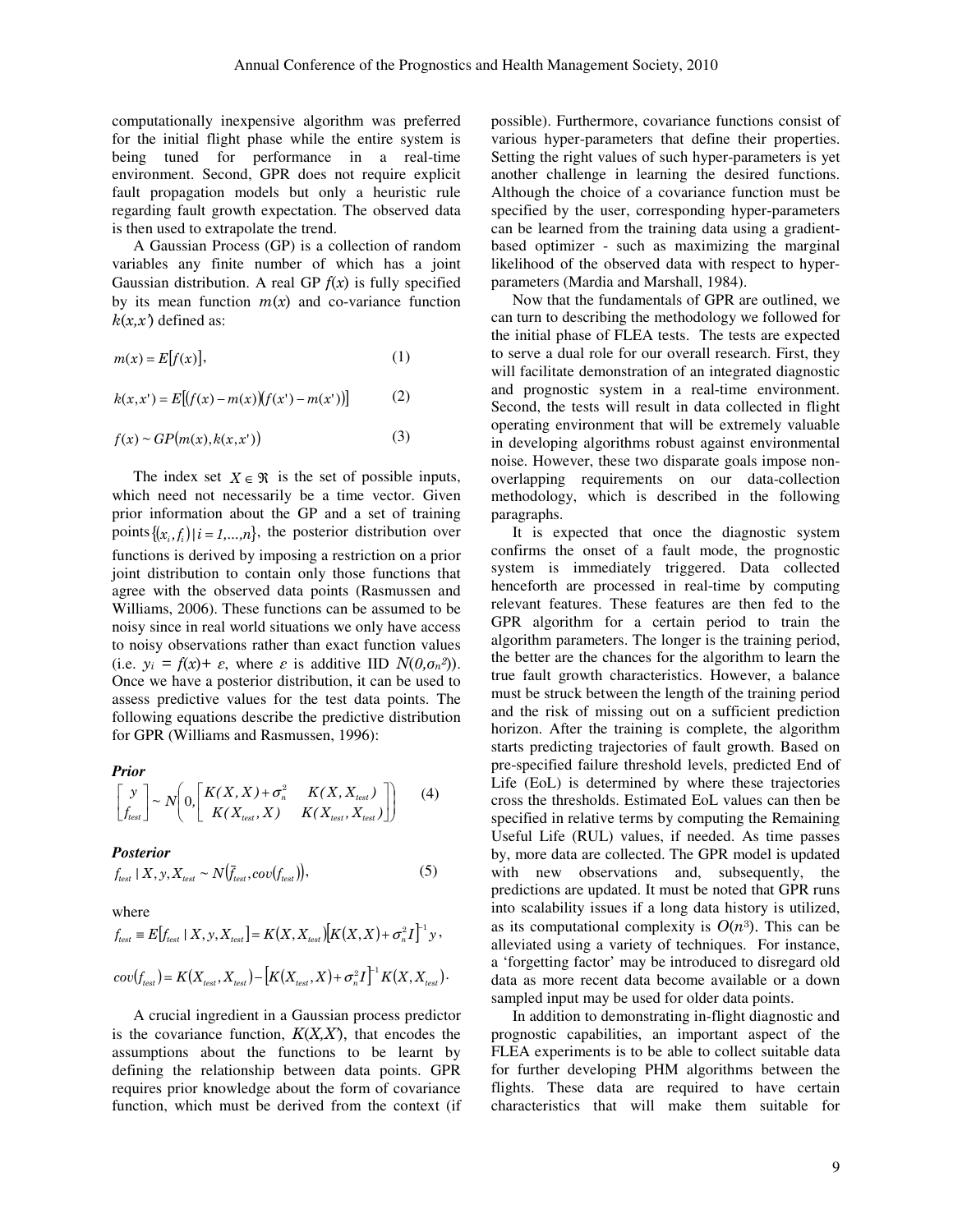algorithm development purposes. For instance, prognostic algorithms require availability of run-tofailure data. It is quite challenging to obtain continuous run-to-failure data during a limited number of relatively short duration flights, as most of the real faults take longer than that to grow and reach the desired failure levels. Furthermore, a slow fault growth characteristic leads to very large amounts of data (multiple sensor readings combined at a high sampling frequency) with a relatively small information gain from the prognostics point of view. To alleviate this problem, several approaches are currently being tested. For instance, one could store several snapshots of high sampling rate data during a flight at predetermined intervals. This way, under the assumption of slow fault growth, we do not expect to lose important trend information with a smaller amount of data. It must be noted that this approach is not used for the diagnostic system, which requires continuous data at a lower sampling rate (and, possibly, for a smaller set of measurements). Once a fault is confirmed, a trigger is used to activate the prognostic algorithm and the higher sampling frequency data collection.

## **4.3 Feature Extraction**

Feature extraction is a significant step in diagnostic and prognostic algorithm development. Real operating environments make it challenging to extract relevant features from data due to sensor noise in and variations in operating conditions. In the FLEA experiments we use two sets of features. The first is used for the diagnostic system. Since these features need to be extracted on a continuous basis they are kept relatively simple and computationally inexpensive. However, for a more targeted and detailed information extraction needed for prognosis, feature extraction schemes with greater sophistication are employed. While the feature extraction process should ideally be guided by offline data analysis (if such data were already available from the plant), in the initial phase we use our prior experience with similar data sets collected in lab environments in order to narrow down the relevant feature set. Furthermore, the fault and nominal models developed for the EMAs help guide the feature extraction process. Features from the accelerometer data such as various statistical moments, kurtosis, and spectral energies are some of the candidates most commonly used in analysis of rotating machinery. Indirect features may be developed using other measurements, such as those for current, voltage, temperature, position, and load (Balaban *et.al.,* 2009a). The final selection of the feature set for the FLEA PHM system will be made after the initial data collection and analysis phase is complete and the noise

levels and peculiarities of operating conditions are well understood.

## **5. LABORATORY EXPERIMENTS**

The team conducted the first complete round of laboratory experiments where several types of faults were injected into test actuators and various motion and load profiles were executed by each of them. Corresponding data on nominal actuators was recorded as well. Motion profiles included periodic sinusoidal, triangular, trapezoidal and sine sweep trajectories, while the load profiles featured constant compressive and tensile forces of 10, 40, and 70 lbs, as well as zero load scenarios. The nominal actuator experiments were conducted first, followed by jammed and spalled actuator experiments conducted using an identical set of motion and load profiles. Experiments with injected motor, load sensor and position sensor failures were run next. More sensor faults, such as "dead sensor", bias, drift, and scaling were introduced in software for various sensors by post-processing the nominal data sets.

 At the time of writing, the diagnoser is being tested on the above data, with feature extraction algorithms and fault detectors being tuned. Results so far are encouraging and will be described in detail in subsequent publications.

 Long duration jam effects progression experiments are also being conducted, where two test actuators with jammed return channels are used. Figure 11 and Figure 12 illustrate one of the symptoms of a ball screw jam – increase in current consumption. Figure 11 demonstrates this for a single experimental run ("sine14") using real-time current consumption, whereas Figure 12 shows it for average current values over the entire set of experiments.



Figure 11. Current for nominal vs jammed actuator.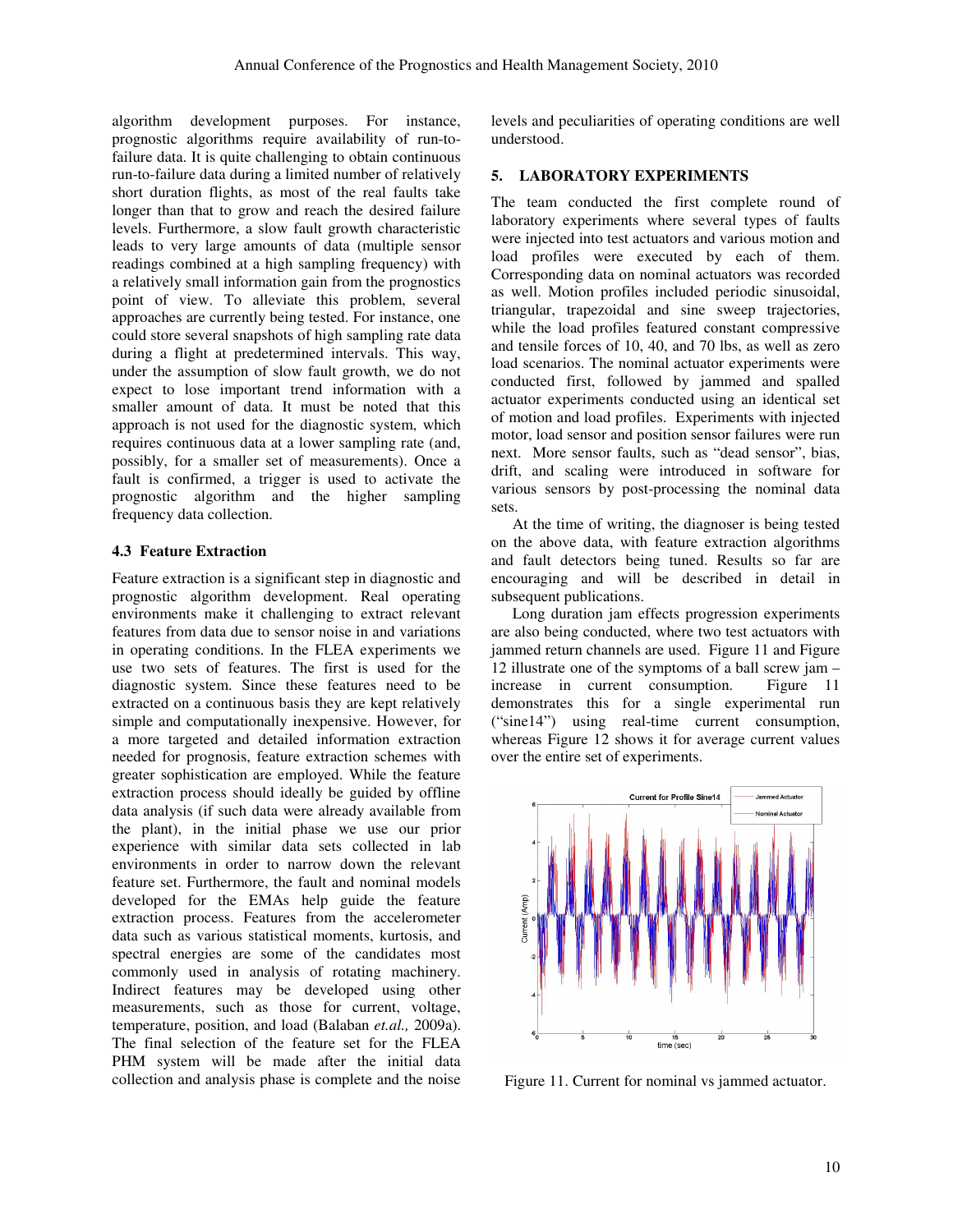

Figure 12. Current for nominal vs. jammed actuator average values for a set of experiments

Work on analyzing fault propagation trends on the jammed actuator is continuing, with the first results expected soon. Aging experiments on the spalled actuators are slated to begin in the immediate future as well.

### **6. FLIGHT EXPERIMENTS**

There have been several FLEA experiments on aircraft to-date. Flights on C-17 aircraft served to mature FLEA's hardware and software, while subsequent experiments on UH-60 helicopters, conducted at NASA Ames, provided valuable data sets on both nominal and spall-injected actuators. This section offers a brief overview of the data collected on the UH-60, with their more extensive description and analysis to be done in a separate publication.

 During the experiments, the testbed executed rigorous motion sequences, matching those of the target UH-60 actuator (forward primary servo, an actuator responsible for pitch control of the main rotor blades). Load profiles executed by the FLEA's load actuator were derived using flight conditions information (obtained from the aircraft data bus), as well as some of the models developed by NASA's Subsonic Rotary Wing Project. The graphs below are presented for illustration purposes only, to provide the reader with some insight into the nature of the data set. Figure 13 shows a typical motion profile executed over a period of about twenty minutes. Figure 14 shows the desired (computed) load profile.



Figure 13. Test actuator motion profile during a UH-60 flight segment



Figure 14. Desired load profile during a UH-60 flight segment

Spall fault was injected during the flight by switching the load path from the nominal to the faulty actuator. All the usual sensor readings were recorded.

#### **7. FUTURE WORK**

The team has extensive plans for the FLEA going forward. New faults, such as winding shorts and backlash, will be added to the experiments. Laboratory aging runs will be combined with further flight experiments on UH-60 helicopters and other aircraft to collect data on fault progression. The team is planning to further improve the accuracy of the diagnostic and prognostic models and test several new algorithms. Another direction of work is making the FLEA capable of flying in an autonomous, unsupervised mode, where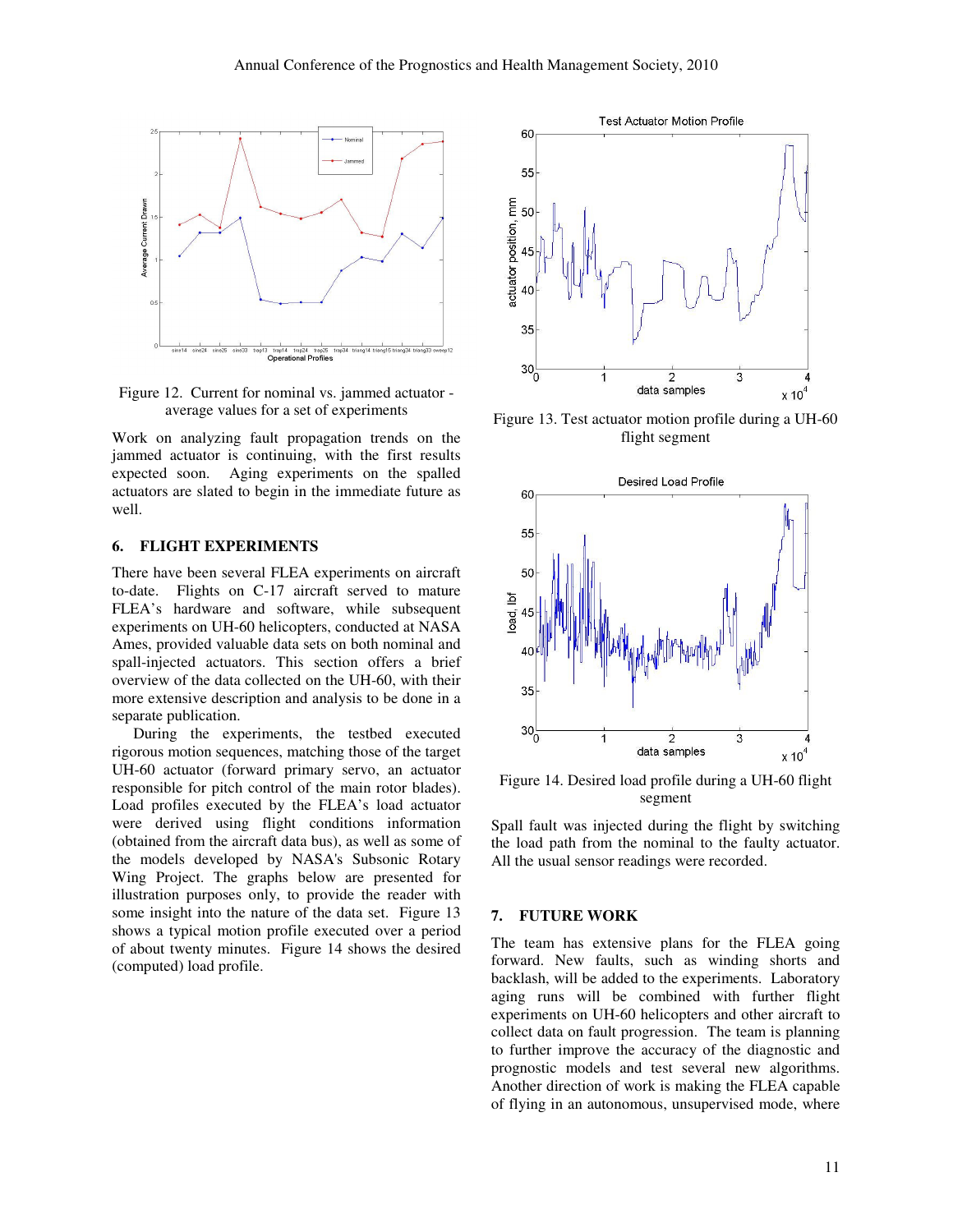researchers will be able to specify ahead of time the desired time or condition of fault injection. There are also plans to expand the fault coverage from the actuator itself to the control and power components, eventually using the FLEA in a multi-subsystem IVHM technology demonstration.

# **8. CONCLUSION**

While improvements to the FLEA are no doubt to continue, it already constitutes a capable platform for airborne EMA aging, diagnostic, and prognostic experiments. It has the potential to support a wide variety of injected fault conditions and features a capable sensor suite and data acquisition system. The FLEA can be quickly adapted to fly aboard a variety of aircraft and will soon be capable of autonomous operations. The data gathering flights can be performed relatively inexpensively in a "piggy-back" mode, alongside other experiments or during pilot proficiency flights. The first test flights performed this year provided the team with useful insights on the ways to improve the test stand further and allowed to collect initial data sets to be used for feature design and next phase experiment planning (which will consist of both laboratory and airborne segments). The diagnostic and prognostic algorithms developed by the team will be tested and refined using the new data sets. Finally, in the future the team hopes to open the FLEA to experiments conducted by research partners from other NASA organizations, industry, and the academia.

## **ACKNOWLEDGMENT**

The authors would like to acknowledge contributions of their colleagues and collaborators at NASA Ames Research Center, NASA Dryden Research Center, California Polytechnic State University, Oregon State University, US Air Force, and US Army. The funding for this work was provided by the Aviation Safety Program, Integrated Vehicle Health Management project.

# **NOMENCLATURE**

| <b>PHM</b>  | Prognostic Health Management        |        |
|-------------|-------------------------------------|--------|
| <i>FLEA</i> | Flyable Electro-mechanical Actuator |        |
|             | testbed                             |        |
| GP          | <b>Gaussian Process</b>             |        |
| <b>GPR</b>  | Gaussian Process Regression         |        |
| <b>EMA</b>  | Electro-Mechanical Actuator         |        |
| <b>EMI</b>  | Electro-Magnetic Interference       |        |
| <b>IVHM</b> | Integrated Vehicle                  | Health |
|             | Management                          |        |
| <i>RUL</i>  | Remaining Useful Life               |        |
| $\nu(t)$    | observed measurement                |        |

|               | measurement estimate               |  |  |  |  |  |
|---------------|------------------------------------|--|--|--|--|--|
| $\hat{y}(t)$  |                                    |  |  |  |  |  |
| r(t)          | residual                           |  |  |  |  |  |
| f(x)          | Gaussian process (GP)              |  |  |  |  |  |
| m(x)          | mean function for GP               |  |  |  |  |  |
| k(x,x)        | covariance function for GP         |  |  |  |  |  |
| $\mathcal{Y}$ | noisy observations from the system |  |  |  |  |  |
| $\mathcal{X}$ | set of training points             |  |  |  |  |  |
| E             | additive IID Gaussian noise with   |  |  |  |  |  |
|               | $N(\theta,\sigma_n^2)$             |  |  |  |  |  |

## **REFERENCES**

- Arulampalam, M. S., Maskell, S., Gordon, N. and Clapp, T., (2002). *A tutorial on particle filters for online nonlinear/non-Gaussian Bayesian tracking*, IEEE Transactions on Signal Processing, vol. 50, no. 2, pp.174-188
- Balaban, E., Saxena, A, .Bansal, P., Goebel, K.F., Stoelting, P, Curran, S., (2009). *A Diagnostic Approach for Electro-Mechanical Actuators in Aerospace Systems*, IEEE Aerospace Conference 2009, Big Sky MT, pp. 1-13.
- Balaban, E., Saxena, A., Goebel, K., Byington, C., Watson, M., Bharadwaj, S., Smith, M., Amin, S., (2009). *Experimental Data Collection and Modeling for Nominal and Fault Conditions on Electro-Mechanical Actuators*, Annual conference of the PHM Society, PHM09, San Diego
- Balaban, E.; Saxena, A.; Bansal, P.; Goebel, K. F.; Curran, S., (2009). *Modeling, Detection, and Disambiguation of Sensor Faults for Aerospace Applications*, Sensors Journal, IEEE, vol.9, no.12, pp.1907-1917
- Gertler. J. J., (1998), *Fault Detection and Diagnosis in Engineering Systems*, New York, NY: Marcel Dekker, Inc.
- Jensen, S. C., Jenney, G. D., and Dawson, D., (2000), *Flight Test Experience with an Electromechanical Actuator on the F-18 Systems Research Aircraf*t, IEEE Digital Avionics Systems Conference
- Karnopp, D. C., Margolis, D. L., and Rosenberg, R. C., (2000), *Systems Dynamics: Modeling and Simulation of Mechatronic Systems*, 3rd ed. NewYork, NY, USA: John Wiley & Sons, Inc.
- Mardia, K. V., Marshall, R. J., (1984), *Maximum Likelihood Estimation for Models of Residual Covariance in Spatial Regression*, Biometrika, vol 71(1), pp. 135-146
- Mosterman, P. J. and Biswas, G., (1999), *Diagnosis of continuous valued systems in transient operating regions*, IEEE Transactions on Systems, Man and Cybernetics, Part A, vol. 29, no. 6, pp. 554-565
- Rasmussen, C. E. and Williams, C. K. I., (2006),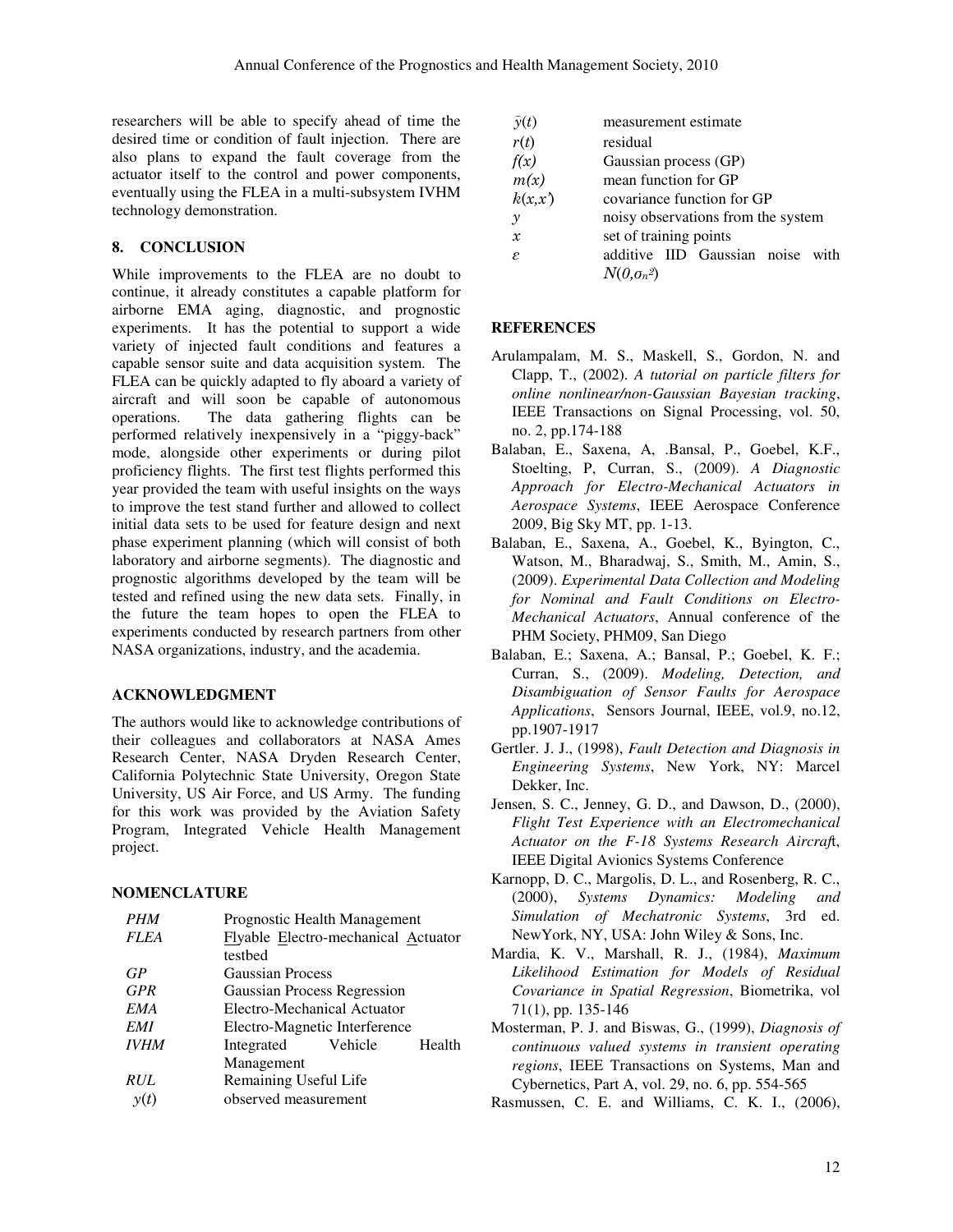*Gaussian Processes for Machine Learning*, The MIT Press

- Sorsa, T. and Koivo, H., (1998), *Application of artificial neural networks in process fault diagnosis*, Automatica, 29(4), pp. 843–849
- Smith, M.J. Byington, C.S. Watson, M.J. Bharadwaj, S. Swerdon, G. Goebel, K. Balaban, E., (2009), *Experimental and Analytical Development of Health Management for Electro-Mechanical Actuators*, IEEE Aerospace Conference, Big Sky, MT
- Swerdon, G., Watson, M.J., Bhardwaj, S., Byington, C.S., Smith, M., Goebel, K., Balaban, E., (2009), *A Systems Engineering Approach to Electro-Mechanical Actuator Diagnostic and Prognostic Development*, MFPT 2009, Society for Machinery Failure Prevention Technology, Dayton, OH
- Williams, C. K. I. and Rasmussen, C. E., (1996), *Gaussian Processes for Regression*, Touretzky, D. S., Mozer, M. C., and Hasselmo, M. E. (eds.), Advances in Neural Information Processing Systems, vol. 8, pp. 514-520, The MIT Press, Cambridge, MA

**Edward Balaban** is a researcher in the Diagnosis and System Health group at NASA Ames Research Center. He received the Bachelor degree in Computer Science from The George Washington University in 1996 and the Master degree in Electrical Engineering from Cornell University in 1997. His main areas of interest are diagnostics and prognostics of physical systems. He is currently the lead for actuator prognostics with the Diagnostics & Prognostics Group in the Intelligent Systems Division. During his years at Ames he participated in research and development of diagnostic and other autonomy elements for the X-34 experimental reusable launch vehicle, International Space Station, robotic astronaut assistants, autonomous planetary drills, and the next generation of autonomous micro-spacecraft. He is a member of IEEE.

**Abhinav Saxena** is a Research Scientist with SGT Inc. at the Prognostics Center of Excellence NASA Ames Research Center, Moffett Field, CA. His research involves developing prognostic algorithms and methodologies to standardize prognostics that include performance evaluation and requirement specification for prognostics of engineering systems. He is a PhD in Electrical and Computer Engineering from Georgia Institute of Technology, Atlanta. He earned his B.Tech in 2001 from Indian Institute of Technology (IIT) Delhi, and Masters Degree in 2003 from Georgia Tech. Abhinav has been a GM manufacturing scholar and is also a member of IEEE, AIAA, AAAI and ASME.

**Sriram Narasimhan** is a Computer Scientist with University of California, Santa Cruz working as a contractor at NASA Ames Research Center in the Discovery and Systems Health area. His research interests are in model-based diagnosis with a focus on hybrid and stochastic systems. He is the technical lead for the Hybrid Diagnosis Engine (HyDE) project. He received his M.S and Ph.D. in Electrical Engineering and Computer Science from Vanderbilt University. He also has a M.S in Economics from Birla Institute of Technology and Science.

**Indranil Roychoudhury** received the B.E. (Hons.) degree in Electrical and Electronics Engineering from Birla Institute of Technology and Science, Pilani, Rajasthan, India in 2004, and the M.S. and Ph.D. degrees in Computer Science from Vanderbilt University, Nashville, Tennessee, USA, in 2006 and 2009, respectively. From September 2004 to July 2009, he has been a Graduate Research Assistant with the Institute for Software Integrated Systems, Department of Electrical Engineering and Computer Science, Vanderbilt University, Nashville, Tennessee, USA. During the summers of 2006 and 2007, he was an intern with Mission Critical Technologies, Inc., at NASA Ames Research Center. Since August 2009, he has been with SGT, Inc., at NASA Ames Research Center as a Computer Scientist, Post Doctorate. His research interests include hybrid systems modeling, model-based diagnosis, distributed diagnosis, and Bayesian diagnosis of complex physical systems. He is a member of IEEE.

**Kai Goebel** received the degree of Diplom-Ingenieur from the Technische Universität München, Germany in 1990. He received the M.S. and Ph.D. from the University of California at Berkeley in 1993 and 1996, respectively. Dr. Goebel is a senior scientist at NASA Ames Research Center where he leads the Diagnostics & Prognostics groups in the Intelligent Systems division. In addition, he directs the Prognostics Center of Excellence and he is the Associate Principal Investigator for Prognostics for NASA's Integrated Vehicle Health Management Program. He worked at General Electric's Corporate Research Center in Niskayuna, NY from 1997 to 2006 as a senior research scientist. He has carried out applied research in the areas of artificial intelligence, soft computing, and information fusion. His research interest lies in advancing these techniques for real time monitoring, diagnostics, and prognostics. He holds ten patents and has published more than 100 papers in the area of systems health management.

**Michael Koopmans** is a Masters student and graduate research assistant at Oregon State University. He